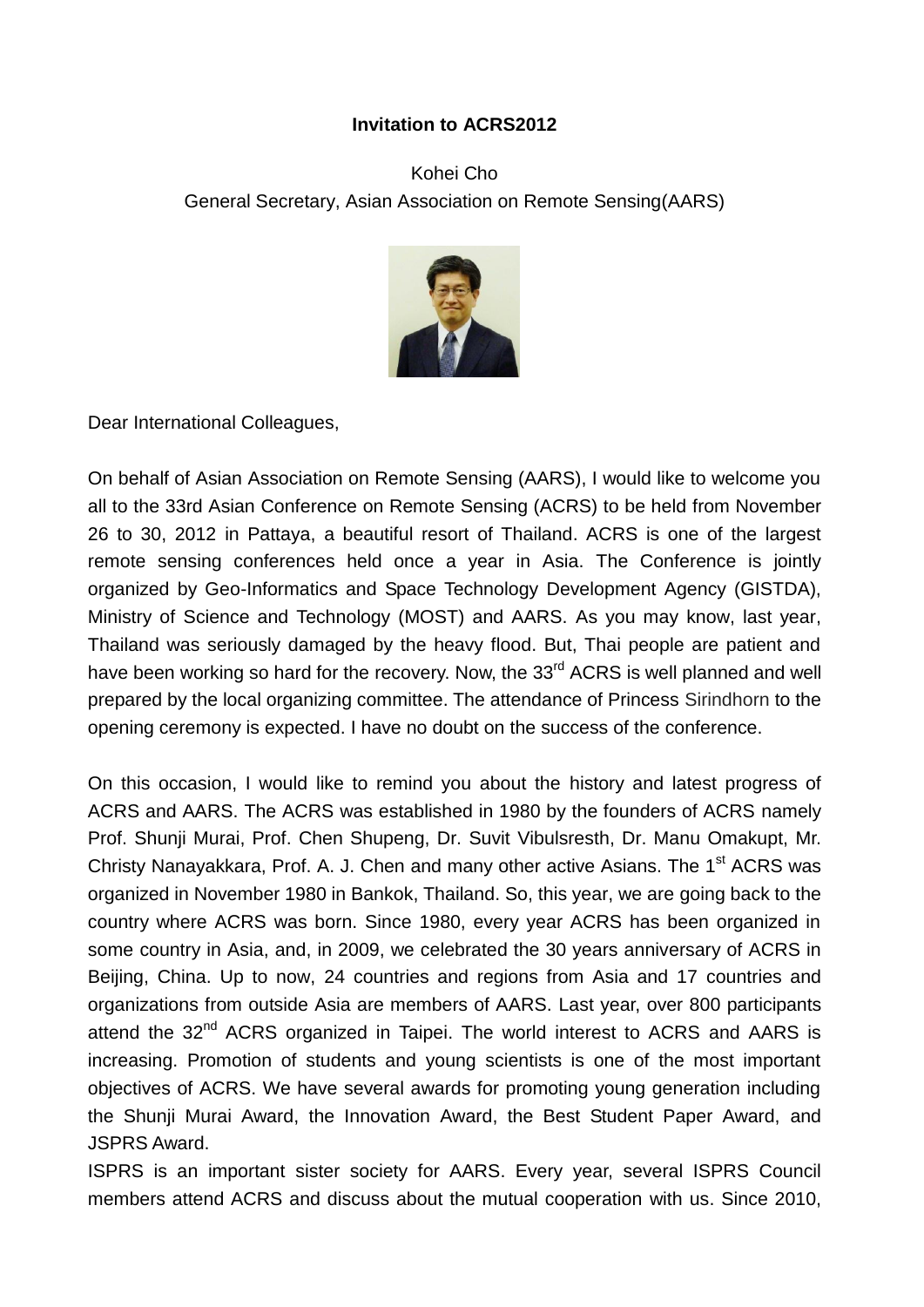under the cooperation with the ISPRS WG VI/5 and Student Consortium, the Student Summer School is organized just after ACRS. Last year, More than 40 students and young scientists from Asia attended the one week summer school. We are planning to organize the Student Summer School again this year just after the 33<sup>nd</sup> ACRS.

The ACRS has kept a unique style as follows as compared with other International or Western conferences.

- 1. The ACRS is fully open to any nation and region.
- 2. Non-discrimination, which means that any participant must pay the registration fee.
- 3. Self fund participation.
- 4. Inexpensive registration fee of just 100 US \$ including conference, parties, proceedings in CD ROM etc.
- 5. Home made but not commercialized conference.

The ACRS has been sustained with the following philosophy.

- 1. Friendship First and Money After!
- 2. For Asian, by Asian and with Asian!
- 3. Asian style with Asian culture!

Finally I would like to ask all of you to attend this conference and contribute to improve the quality of the conference by presenting papers, discussing technical issues, exchanging ideas with Asian friends, and singing & dancing together at the welcome party. Looking forward to seeing you in Pattaya at the  $33<sup>rd</sup>$  ACRS.

Thank you.

ACRS2012 Homepage : http://acrs2012.gistda.or.th/ AARS Homepage : http://www.a-a-r-s.org/acrs/



Photo 1. Pattaya, Thailand